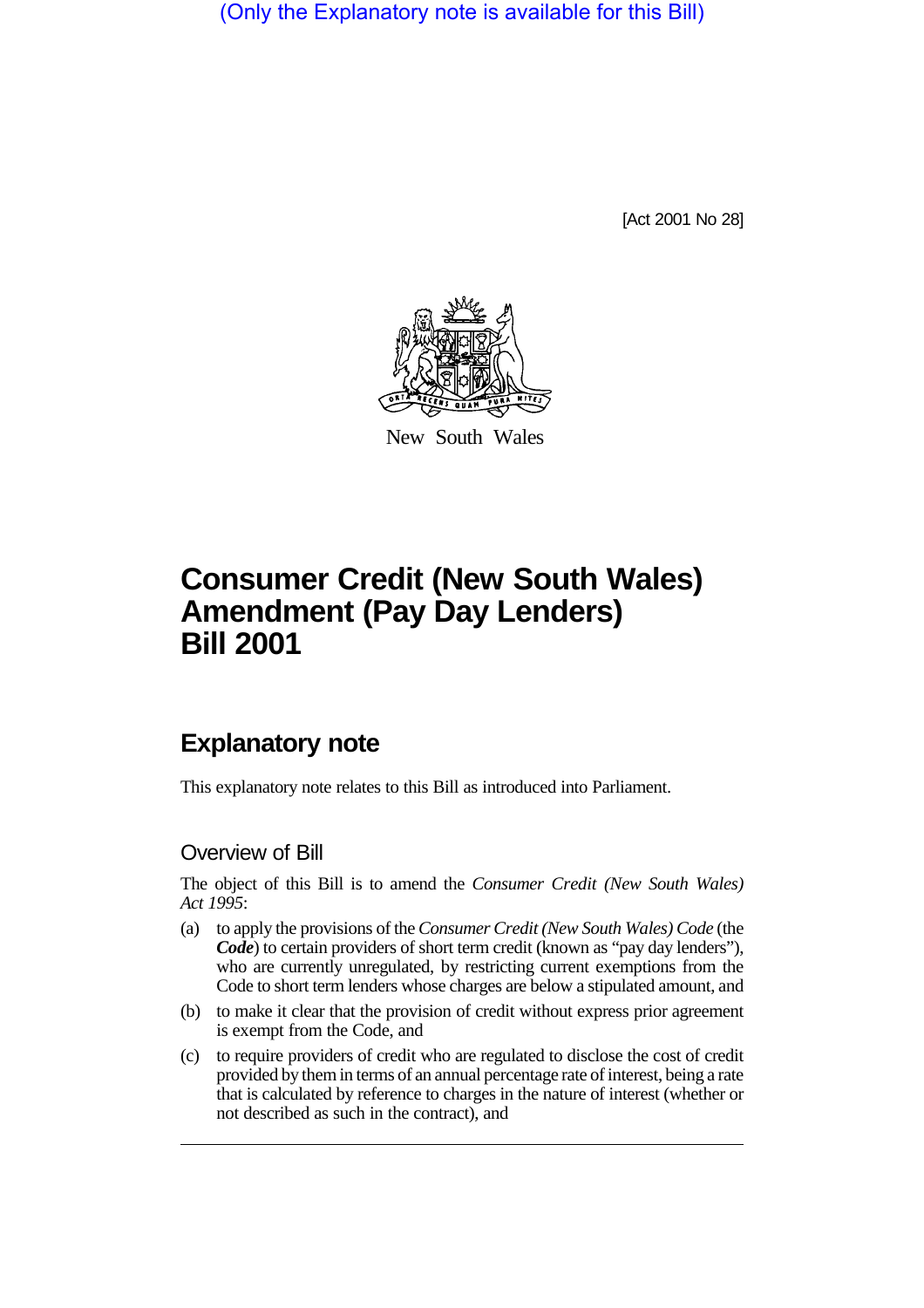Consumer Credit (New South Wales) Amendment (Pay Day Lenders) Bill 2001 [Act 2001 No 28]

Explanatory note

- (d) to enable regulations to be made to provide that the maximum annual percentage rate of interest that may be charged by a regulated pay day lender is to be calculated on the basis of interest charges and all credit fees and charges under the credit contract, and
- (e) to make other consequential and savings and transitional amendments.

### Outline of provisions

**Clause 1** sets out the name (also called the short title) of the proposed Act.

**Clause 2** provides for the commencement of the proposed Act on a day or days to be appointed by proclamation.

**Clause 3** is a formal provision giving effect to the amendments to the *Consumer Credit (New South Wales) Act 1995* set out in Schedule 1.

#### **Application of Consumer Credit Code to short term credit providers**

The uniform Consumer Credit Code (enacted by Queensland legislation) is applied as a law of this State by the *Consumer Credit (New South Wales) Act 1995*. The law, as so applied, is the *Consumer Credit (New South Wales) Code* and the uniform regulations, also applied, are the *Consumer Credit (New South Wales) Regulations*. Currently, the provision of credit limited for a total period not exceeding 62 days is exempted from the Code.

**Schedule 1 [1]** inserts proposed section 10A, which replaces the provisions of the uniform Code containing the exemptions from the Code for short term credit providers. Currently the providers of credit for a period not exceeding 62 days are exempted. The proposed section changes the exemption so that it operates if the cost of the maximum amount of credit fees and charges that may be imposed or provided for under the relevant contract does not exceed 5% of the amount of credit and the interest charges imposed or provided for do not exceed an annual percentage rate of 24% per annum. The previous exemption for the provision of credit for a total period not exceeding 62 days will now apply only to banks and other authorised deposit-taking institutions. The new section will not apply to the provision of credit under contracts that commence before the section. The provisions of the new section may be repealed by proclamation. Such a repeal will be required when, or if, the modifications are covered by direct amendment to that Code.